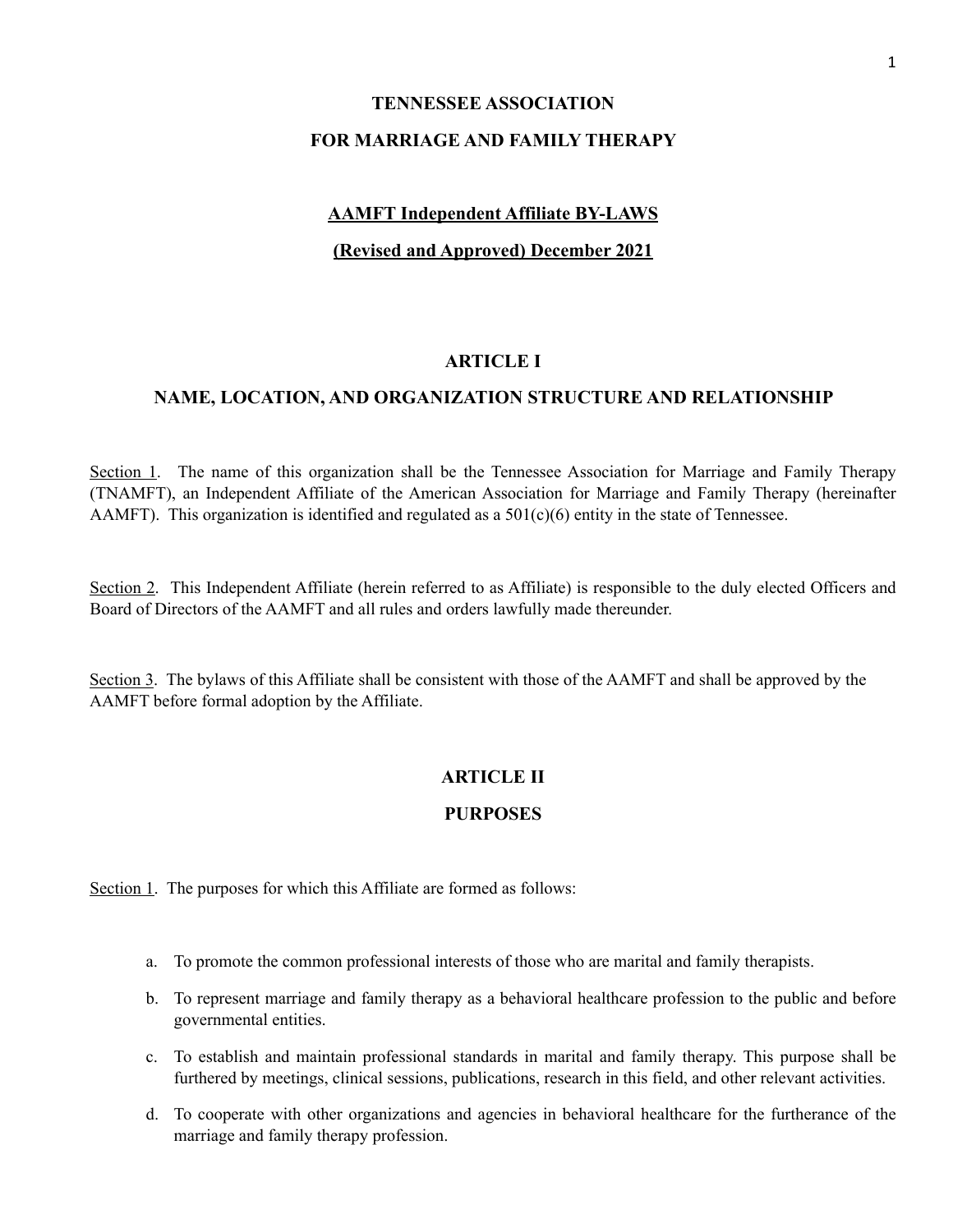e. To fulfill other purposes stated in the AAMFT bylaws as those purposes may be pursued appropriately at the Affiliate level.

## **ARTICLE III**

## **MEMBERSHIP**

Section 1. The membership of the Association shall be divided into two (2) categories:

(A) Voting Members. The voting membership shall be composed of the voting membership of the AAMFT, as described in the AAMFT bylaws, who have paid current dues to both AAMFT and this Affiliate. These members are composed of those identified as Professional and Student Members. These membership categories are in keeping with AAMFT membership categories.

(B) Non-voting Members. The non-voting membership shall be composed of the non-voting membership of the AAMFT, as described in the AAMFT bylaws, who have paid current dues to both AAMFT and this Affiliate.

Section 2. All members of this Affiliate shall be members in good standing of the AAMFT.

Section 3. Members shall be governed by and abide by the by-laws of the AAMFT and by the by-laws of this Affiliate and all rules and orders lawfully made there under.

Section 4. All members shall pay both their AAMFT and their Affiliate dues.

# **ARTICLE IV**

# **OFFICERS**

Section 1. The officers of the Association shall be a President, a President-Elect, a Secretary, a Treasurer, and a past President. The officers must be Professional Members of AAMFT. The Board must appoint at least one of its Board members as liaison to the AAMFT Family TEAM.

Section 2. The President shall serve a term of two (2) years, following a term of two (2) years as President-Elect. The President shall be the Chief Officer of this Affiliate and of the Board and shall perform such duties as are customary for presiding officers, including making all required appointments with the approval of the Board. The President shall also serve as a member ex-officio with right to vote on all committees.

Section 3. The President-Elect shall serve a term of two (2) years succeeding to the office of President upon completion of that term. The President-Elect shall serve as presiding Officer of the Division and Board during the absence of the President.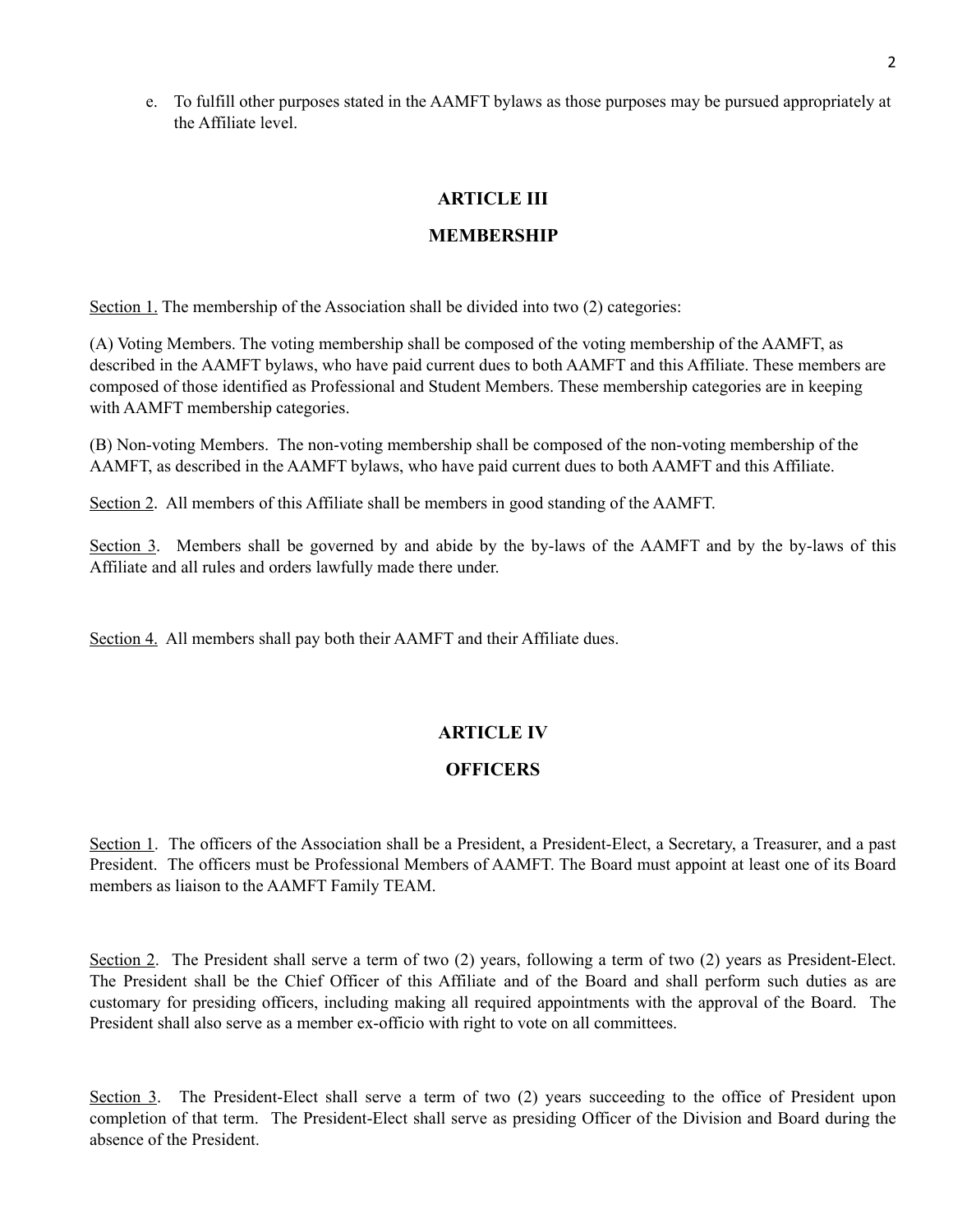Section 4. The Treasurer shall serve a term of three (3) years. In the event of an ad hoc Finance Committee being appointed by the President and the Board, the Treasurer shall be the Chairperson of that committee, shall oversee the management of funds for duly authorized purposes of this Affiliate, shall prepare the annual budget, and shall present periodic financial reports to the Board and an Annual report to the Affiliate membership, and the AAMFT. The fiscal year of this Affiliate begins January 1 and will be consonant with the fiscal year of AAMFT.

Section 5. The Secretary shall serve a term of three (3) years. The Secretary shall keep the records of all business meetings of this Affiliate and meetings of the Board, and shall direct the distribution of minutes and reports as authorized by these by-laws and by the Board, and shall be responsible for all official correspondence of this Affiliate.

Section 6. The Past President shall serve a term of one (1) year immediately following completion of a term of office as President.

Section 7. Affiliate Officers shall be assumed to have resigned from office at such time as they move outside this Affiliate's geographical boundaries. If any Officer ceases to be in good standing by reason of nonpayment of dues, or any other reasons declared by AAMFT, the Board shall declare his/her office to be vacant. The Board will proceed with filling the vacancy in accordance with the Affiliate bylaws.

Section 8. If any office, other than President or President-Elect becomes vacant, the Board may appoint a successor to fill the office. In the event that the President is unable to complete the current term of office, the President-Elect shall assume the presidential duties and office, and a special election shall be called to elect a new President-Elect through mail and/or electronic ballot by the voting membership. In the event that the President-Elect is unable to complete the current term of office, a special election shall be called to elect a successor through mail and/or electronic ballot by the voting membership. In any event, the term of the presidency shall not be for less than two (2) years nor more than three (3) years.

Section 9.Each Officer and Director of the Board must adhere to, and sign a consent disclosure statement, to prevent any conflict of interest circumstance with this Affiliate, or to gain profit or advantage in any actions or associations with this Affiliate. If such a circumstance is evident, he/she will recuse himself/herself from consideration of the respective issue. In the event that the conflict of interest cannot be resolved and remains for the Officer, resignation from the position will be requested by the Board. If the Officer refuses to resign, then they will be removed by a majority vote of the Board. If the Board determines it is appropriate to notify this Affiliate's membership, all voting members will be notified by mail or electronic means. Replacement of the Officer will proceed in accordance with the Affiliate bylaws.

Section 10. As a 501 (c)(6) entity in the state of Tennessee, removal of any officers can occur due to malfeasance, misconduct or similar actions that do not adhere to the professional standards of AAMFT or this Affiliate. If the removal of an Officer or Director is determined by the Board to be the most appropriate response, the respective Officer or Director may resign immediately. If the respective individual refuses to resign, then action by the Board with a majority vote will be taken for the removal of him/her. The vacancy of the Officer or Director will be filled in accordance with the Affiliate bylaws.

# **ARTICLE V**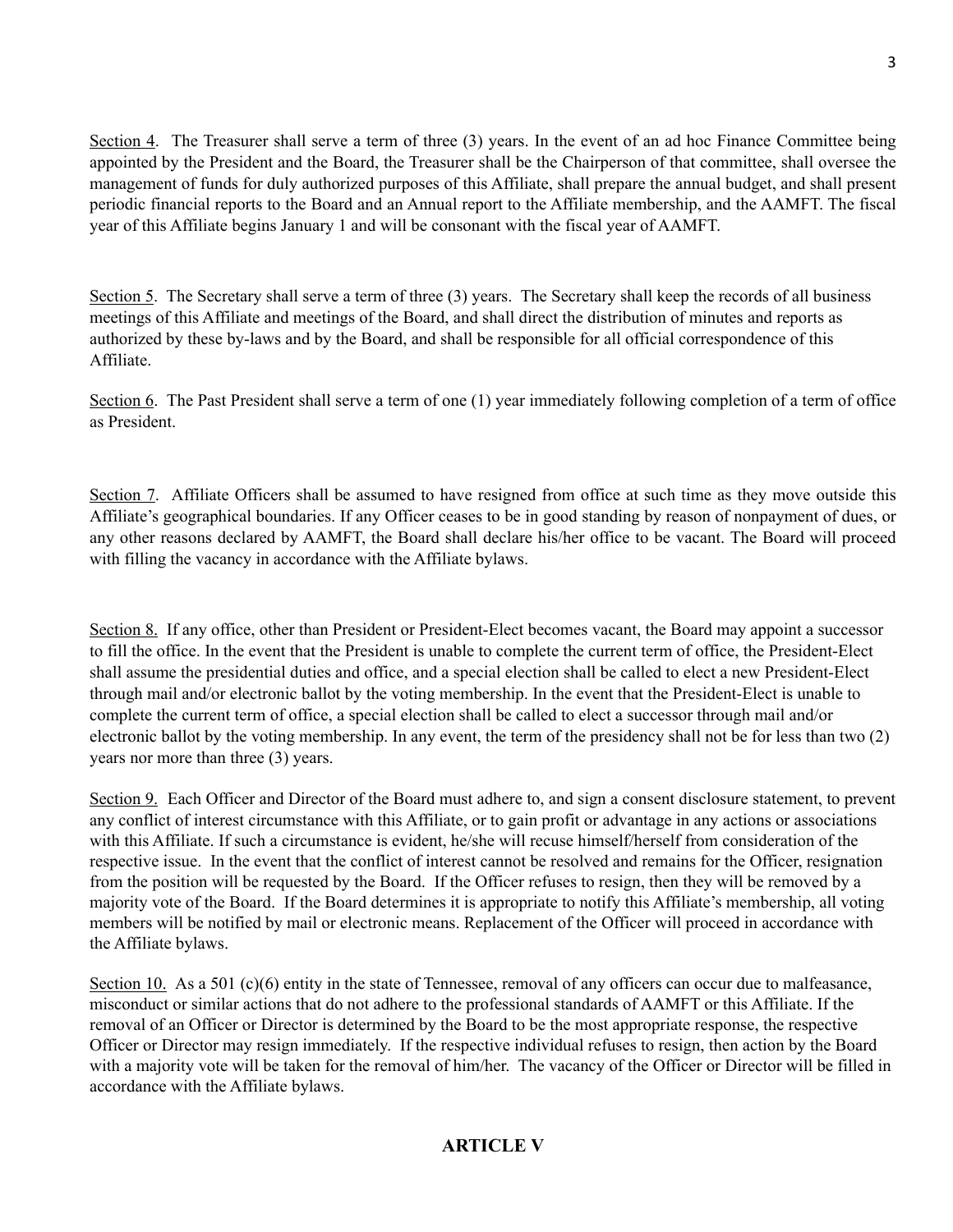## **BOARD OF DIRECTORS**

Section 1. The Board of Directors shall consist of the Officers, at least three (3) Directors and all Voting Members of the AAMFT who are in good standing. The directors shall serve three (3) year terms, staggered so that two (2) directors shall be replaced each year.

Section 2. The Board shall exercise all powers of this Affiliate, except as specifically prohibited by these by-laws and the AAMFT by-laws. The Board shall be authorized to adopt and publish such policies, procedures, and rules as may be necessary and consistent with these by-laws and AAMFT by-laws, and to exercise authority over this Affiliate's business and funds.

Section 3. The Board shall meet at the call of the President and at least once each year, or at the written request of all, or at least three (3) members of the Board directed to the Secretary. A Quorum shall consist of no less than onehalf of the membership of the Board at any given time. The meetings shall be conducted in accordance with Roberts Rules of Order, Revised. Board members may meet in person, electronically or via teleconferencing means. Voting may also occur in person, electronically or via teleconferencing means.

Section 4. If a position becomes vacant, the position may remain vacant or the Board may appoint a successor to serve the remainder of the unexpired term, except that vacancies in the offices of President and President-Elect shall be filled in accordance with the provisions of Article IV, Section 8*.*

# **ARTICLE VI**

#### **COMMITTEES**

Section 1. The Board reserves the right to appoint and disband committees as needed, and shall designate committees as ad hoc.

Section 2. All committees, except the Elections Committee, shall be appointed by the President with the approval of the Board. Terms of office ordinarily shall be three (3) years, with at least one (1) member being appointed and one (1) member retiring from the committee each year. The term of office shall begin on January 1 of the year following appointment, except when an appointment is made to fill a vacancy. The majority of each committee shall be composed of Voting Members. Representatives of the public may be appointed as needed. Committee members may be removed by the President with the approval of the Board for malfeasance or non-performance of duties. A Student committee may be developed and appointed by the Board, as needed.

Section 3. The President with the approval of the Board shall appoint a chairperson for each committee, except as otherwise provided by the Affiliate bylaws. Each Chairperson shall be a Voting Member.

Section 4.There shall be four (4) members of the Elections Committee, comprised of the Affiliate President, or President-Elect, as determined by the President as the ex-officio member with each committee. Three (3) members shall be elected by mail and/or electronic ballots by the Voting Members of the Affiliate. One member shall be elected from each grand division of the State (East; Middle; West) with each serving a three (3) year term.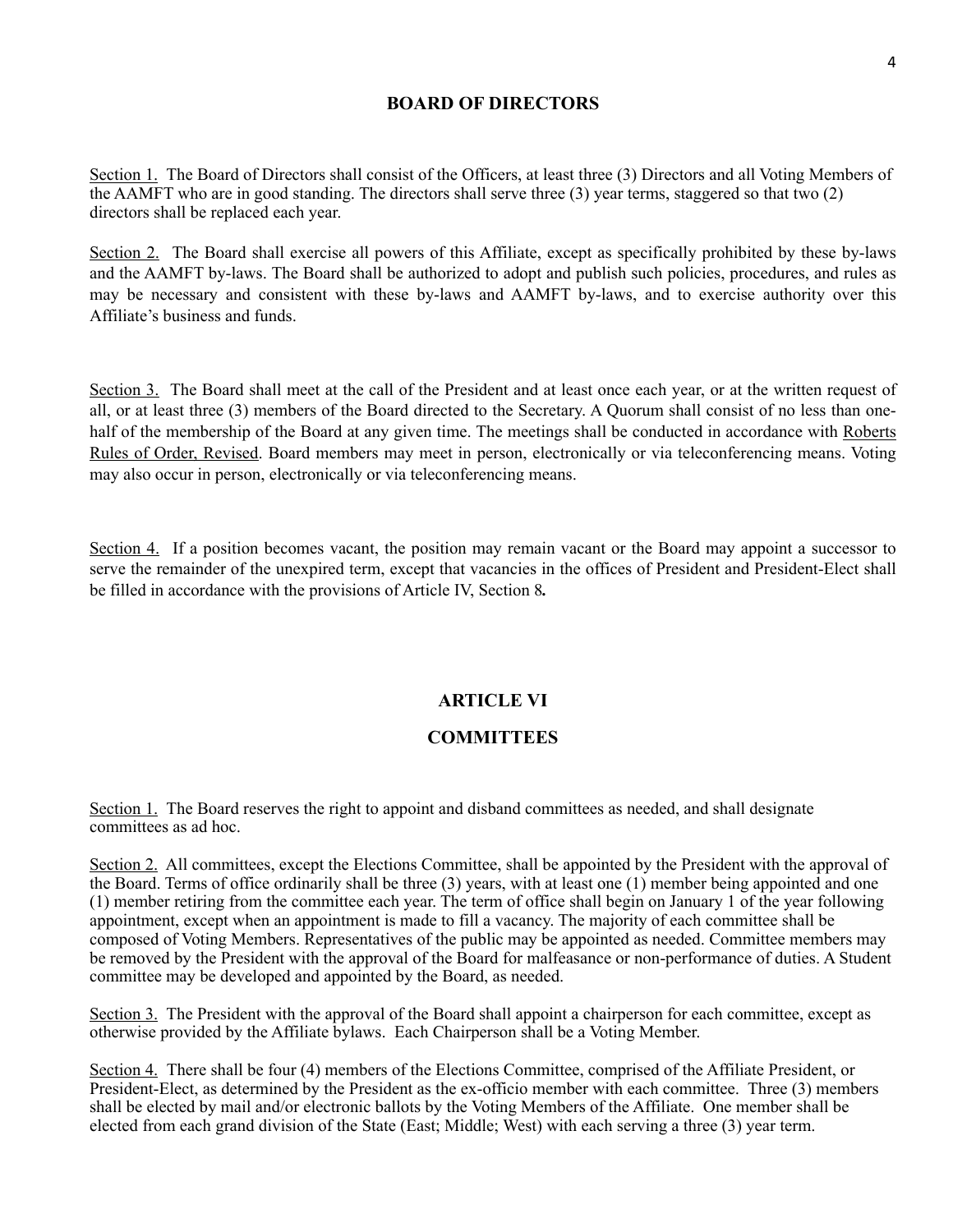#### **ARTICLE VII**

#### **LOCAL CHAPTERS**

Local chapters of the Affiliate may be formed at the discretion of the Board, providing that such chapters conform to AAMFT and Affiliate by-laws and policies with regard to membership, voting, holding office, serving on committees, and related matters.

#### **ARTICLE VIII**

#### **MEETING OF THE MEMBERSHIP**

Section 1. The annual meeting of the membership shall be held at a date and location to be determined by the Board.

Section 2. Special meetings of the membership may be called by the President or a majority of the Board.

Section 3. Notice of all annual and special meetings shall be sent to all voting members of the Division at least 45 days in advance of the meeting by the Board of Directors. Action at such meeting shall be limited to those agenda items contained in the notice of the meeting.

Section 4. Quorum at all annual and special meetings of the Affiliate shall be five (5) percent of the voting membership of the Affiliate present in person at the meeting, not including the Officers and Directors. No proxies shall be permitted.

Section 5. All meetings shall be conducted according to Roberts' Rules of Order, Newly Revised.

## **ARTICLE IX**

#### **NOMINATIONS AND ELECTIONS**

Section 1. The nomination and election of all elected positions shall be conducted annually. All voting members of this Affiliate shall have the right to vote in the election which shall be conducted by mail and/or electronic ballot. However, only Professional and Student Members shall have the right to vote in the election for the Student Associate Representative to the Board. Discrimination in election and nomination procedures on the basis of race, color, creed, gender, age or sexual orientation is forbidden. Candidates who are elected shall assume office on the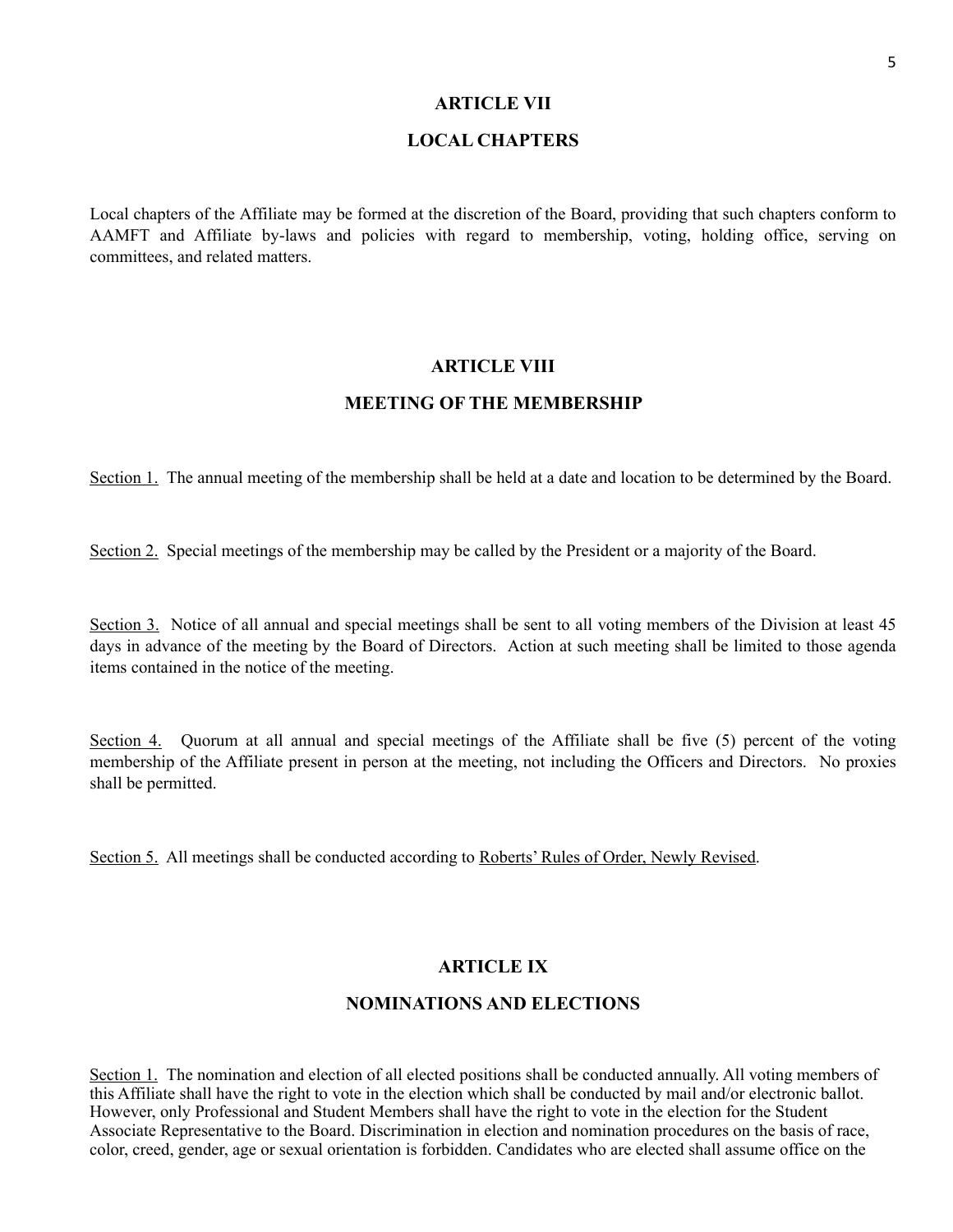first day of January following their election and shall hold office for the tenure of their office, or until their successors have been elected and qualified.

Section 2. The Elections Committee shall prepare a slate containing at least two nominees for each position and shall determine the eligibility and willingness of each nominee for stand for election. Write-in voting shall be allowed, provided the write-in candidates are eligible for election, in accordance with Article IX, Section 1, and have agreed to serve if elected. The candidate who receives the majority of votes for each office shall be elected. Ballots shall be counted by the Board or by tellers designed by the Board.

#### **ARTICLE X**

#### **DUES**

Section 1. Dues for this Affiliate shall be established by majority vote of the Board of Directors, under policies and procedures established by the AAMFT Board, except in such instances where the proposed increase is greater than ten (10) percent of the previous year's dues. In that event, dues shall be set by a majority of votes cast by the voting members within the Affiliate, voting by ballot under the procedures established by the AAMFT Board.

Section 2. All dues billings, dues collections, and dues disbursements will be performed by AAMFT.

#### **ARTICLE XI**

#### **AMENDMENT**

Section 1. These bylaws may be amended or repealed by a simple majority vote of the Voting Members voting by mail and/or electronic ballot returned within thirty (30) days of the date by which members can reasonably be presumed to have received the ballot. Amendments may be proposed by the Board on its own initiative, or upon petition by twenty (20) percent of the voting members addressed to the Board. All such proposed amendments shall be presented by the Board to the membership with or without recommendation.

## **ARTICLE XII DISSOLUTION AND TERMINATION**

Section 1. Dissolution of the Affiliate is authorized if:

(A) approved by the Board;